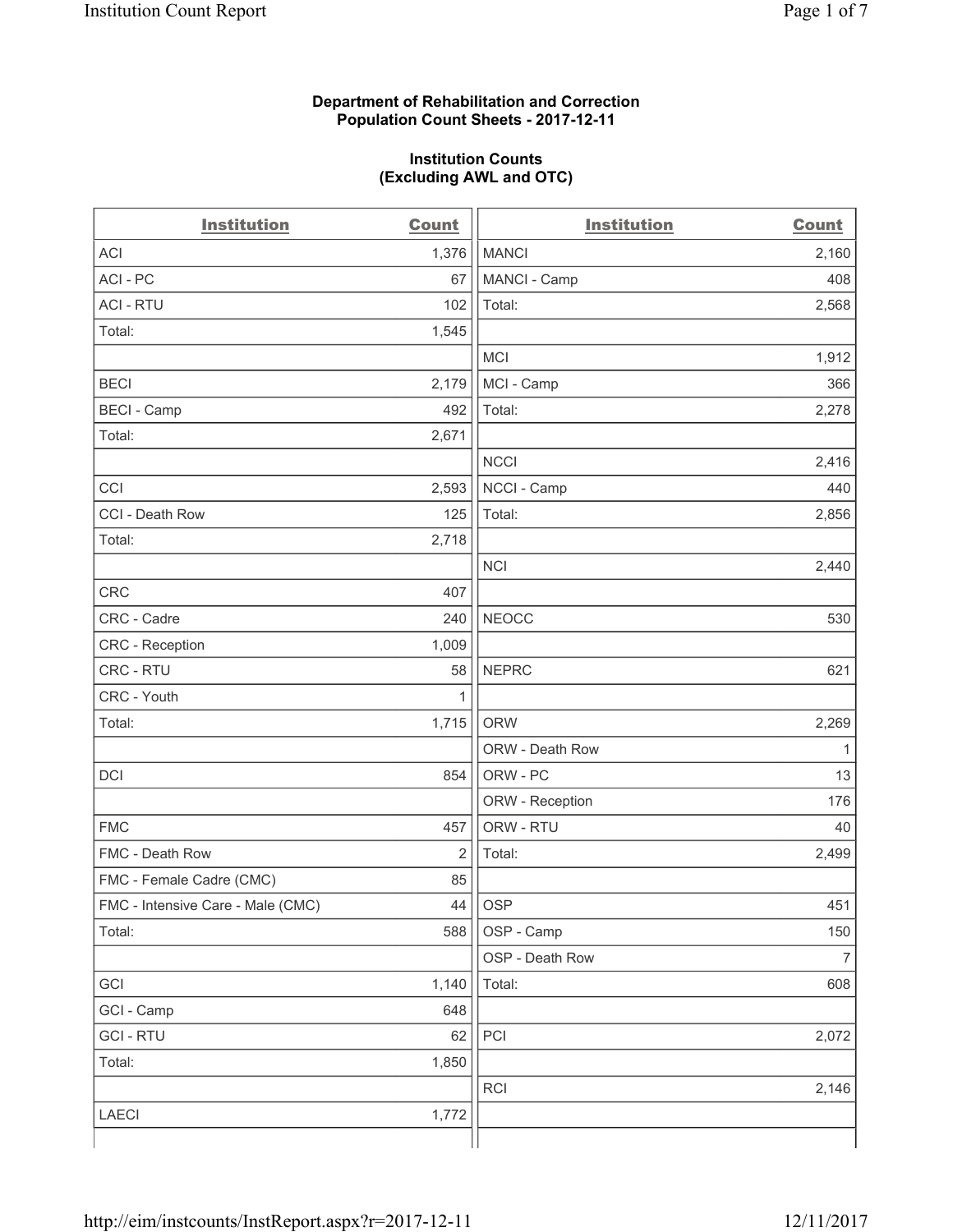|                          |       | <b>RICI</b> | 2,586                              |
|--------------------------|-------|-------------|------------------------------------|
| LECI                     | 2,338 |             |                                    |
| LECI - Camp              | 167   | SCI         | 1,968                              |
| Total:                   | 2,505 |             |                                    |
|                          |       | SOCF        | 1,149                              |
| LOCI                     | 2,298 | SOCF - RTU  | 57                                 |
|                          |       | Total:      | 1,206                              |
| LORCI                    | 235   |             |                                    |
| LORCI - Cadre            | 136   | <b>TCI</b>  | 1,015                              |
| <b>LORCI - Reception</b> | 905   | TCI - Camp  | 431                                |
| Total:                   | 1,276 | Total:      | 1,446                              |
|                          |       |             |                                    |
| <b>MACI</b>              | 1,095 | <b>TOCI</b> | 425                                |
| MACI - Minimum           | 1,258 | TOCI - PC   | 96                                 |
| Total:                   | 2,353 | Total:      | 521                                |
|                          |       |             |                                    |
|                          |       | <b>WCI</b>  | 1,223                              |
|                          |       | WCI - RTU   | 34                                 |
|                          |       | Total:      | 1,257                              |
|                          |       |             |                                    |
|                          |       |             | <b>Total Population:</b><br>49,747 |

\* The Total Population includes 30 Offenders with Reason Codes 30 & 31. \*\* The Total Population includes 38 Offenders with Reason Code 0A.

### **Male Population by Security Level (Include AWL and Exclude OTC)**

| <b>Security Level</b>  |                   | <b>Body</b> | <b>AWL</b> | $(-OTC)$ | <b>Total</b> |
|------------------------|-------------------|-------------|------------|----------|--------------|
| Total Level 5          |                   | 93          | 2          | 2        | 93           |
| Total Level 4          |                   | 2,310       | 38         | 30       | 2,318        |
| Total Level 3          |                   | 11,765      | 139        | 112      | 11,792       |
| Total Level 2          |                   | 15,839      | 207        | 138      | 15,908       |
| Total Level 1          |                   | 15.446      | 155        | 71       | 15,530       |
| <b>Total Death Row</b> |                   | 136         |            | 0        | 137          |
|                        | <b>Total Male</b> | 45,589      | 542        | 353      | 45,778       |

### **Female Population by Institution (Include AWL and Exclude OTC)**

| <b>Institution</b>              | <b>Body</b> | <b>AWL</b> | $(-OTC)$ | Tota |
|---------------------------------|-------------|------------|----------|------|
| <b>DCI</b>                      | 854         | 14         |          | 860  |
| <b>FMC</b>                      | 24          |            |          | 30   |
| <b>FMC</b> - Female Cadre (CMC) | 85          |            |          | 86   |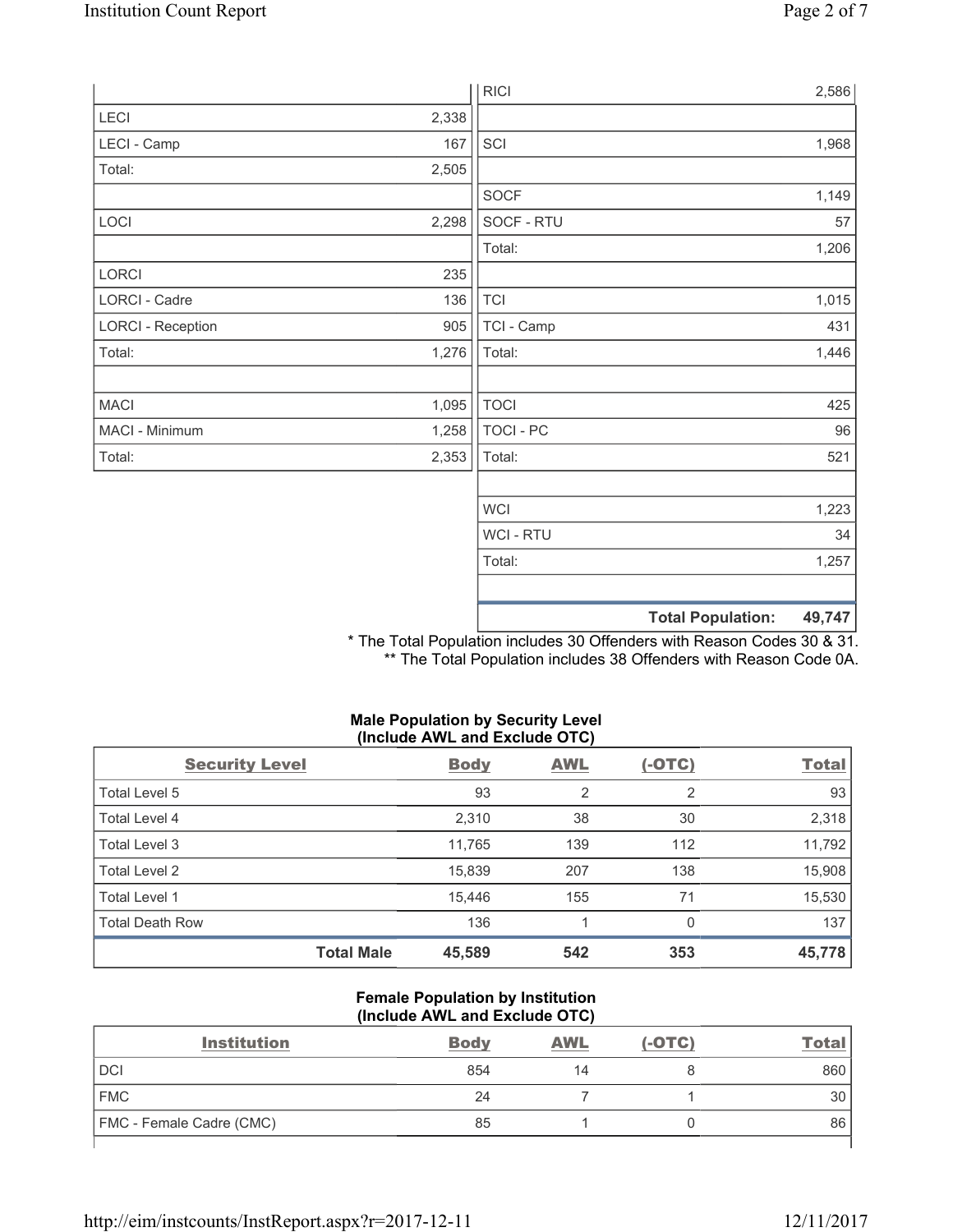|                 | <b>Total Population:</b> | 49,670 | 615 | 390      | 49,895 |
|-----------------|--------------------------|--------|-----|----------|--------|
|                 | <b>Total Female</b>      | 4,081  | 73  | 37       | 4,117  |
| ORW - RTU       |                          | 40     | 0   | 0        | 40     |
| ORW - Reception |                          | 176    | 0   | $\Omega$ | 176    |
| ORW - PC        |                          | 13     | 0   | $\Omega$ | 13     |
| ORW - Death Row |                          |        | 0   | 0        |        |
| <b>ORW</b>      |                          | 2,268  | 41  | 23       | 2,286  |
| <b>NEPRC</b>    |                          | 620    | 10  | 5        | 625    |

# **Male Population by Institution: Security Level 5 (Include AWL and Exclude OTC)**

| <b>Institution</b>   | <b>Body</b>    | <b>AWL</b>  | $(-OTC)$     | <b>Total</b>   |
|----------------------|----------------|-------------|--------------|----------------|
| ACI                  |                | 0           | $\Omega$     |                |
| CRC                  | 2              | $\mathbf 0$ | $\Omega$     | 2              |
| LECI                 | 2              | 0           | $\Omega$     | 2              |
| LORCI                |                | 0           | $\mathbf{0}$ |                |
| <b>MANCI</b>         |                | 0           | $\Omega$     |                |
| OSP                  | 46             |             |              | 46             |
| SCI                  |                | $\Omega$    | $\Omega$     |                |
| <b>SOCF</b>          | 33             |             |              | 33             |
| SOCF - RTU           | $\overline{2}$ | $\Omega$    | $\Omega$     | $\overline{2}$ |
| <b>TCI</b>           |                | $\Omega$    | $\Omega$     |                |
| <b>TOCI</b>          | 3              | $\Omega$    | ſ            | 3              |
| <b>Total Level 5</b> | 93             | 2           | 2            | 93             |

# **Male Population by Institution: Security Level 4 (Include AWL and Exclude OTC)**

| <b>Institution</b> | <b>Body</b> | <b>AWL</b>   | $(-OTC)$     | <b>Total</b> |
|--------------------|-------------|--------------|--------------|--------------|
| <b>ACI</b>         | 8           |              | U            | 9            |
| <b>BECI</b>        |             | 0            |              |              |
| CCI                | 5           | 0            |              | 5            |
| ${\sf CRC}$        | 36          | 3            |              | 38           |
| CRC - Reception    | 9           |              |              | 10           |
| CRC - RTU          | 3           | 0            |              | 3            |
| <b>FMC</b>         |             | $\Omega$     | O            |              |
| GCI                |             | $\mathbf{0}$ | <sup>0</sup> |              |
| <b>LAECI</b>       |             | 0            |              |              |
| LECI               | 57          | 0            |              | 57           |
| LOCI               | 9           | 0            |              | 9            |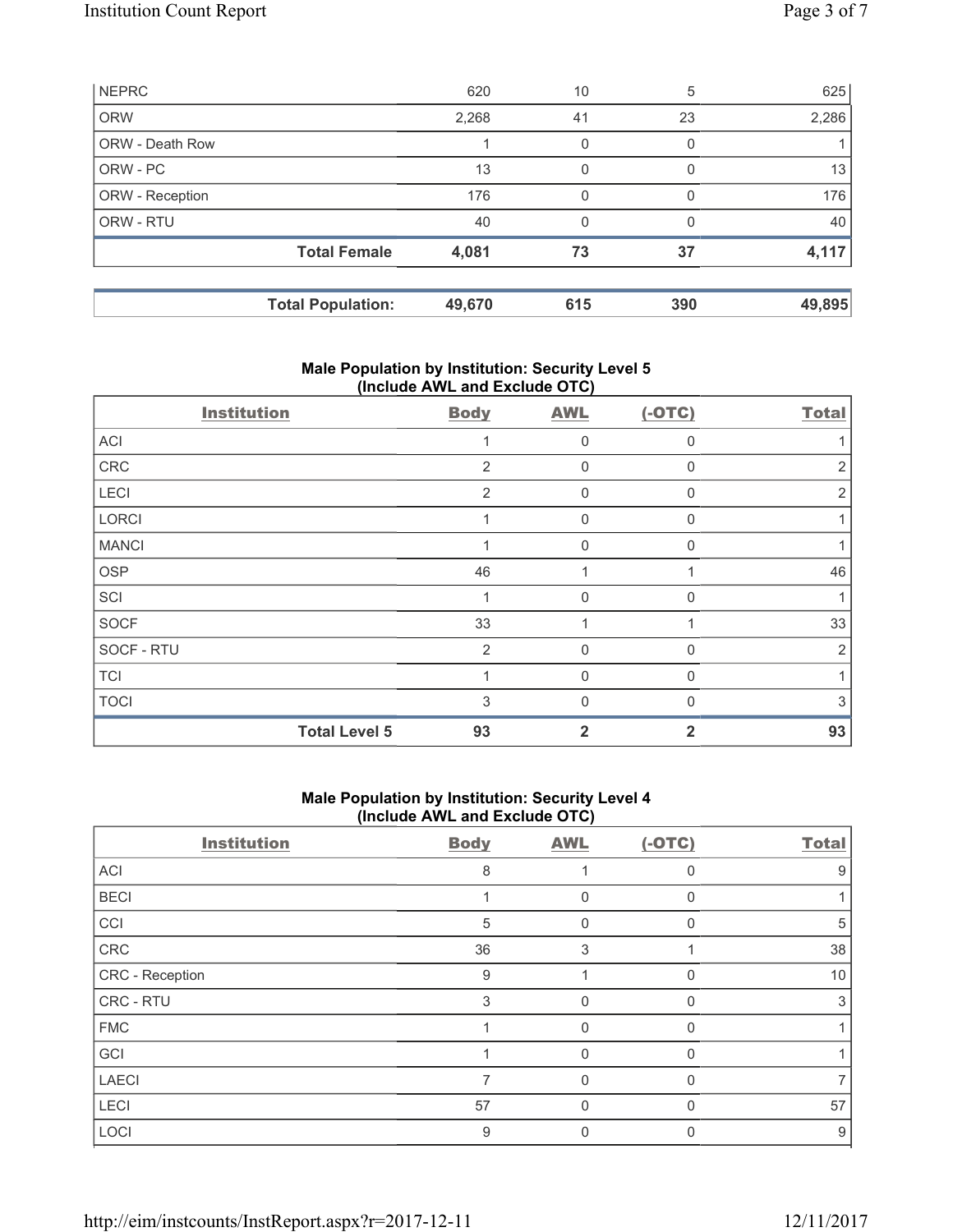| LORCI                    |                      | 20             | $\,6\,$             | $\,6\,$             | $20\,$         |
|--------------------------|----------------------|----------------|---------------------|---------------------|----------------|
| <b>LORCI - Cadre</b>     |                      | $\overline{2}$ | $\mathsf{O}\xspace$ | $\mathsf{O}\xspace$ | $\overline{2}$ |
| <b>LORCI - Reception</b> |                      | $\overline{2}$ | $\mathsf{O}\xspace$ | $\mathsf{O}\xspace$ | $\sqrt{2}$     |
| <b>MACI</b>              |                      | 49             | $\mathsf{O}\xspace$ | $\mathsf{O}\xspace$ | 49             |
| <b>MANCI</b>             |                      | 63             | $\sqrt{3}$          | $\mathfrak{S}$      | 63             |
| MCI                      |                      | $\overline{2}$ | $\mathsf{O}\xspace$ | $\mathsf 0$         | $\sqrt{2}$     |
| NCCI                     |                      | $\overline{2}$ | $\mathsf{O}\xspace$ | $\mathsf{O}\xspace$ | $\sqrt{2}$     |
| <b>NCI</b>               |                      | $\overline{4}$ | $\mathsf{O}\xspace$ | $\mathsf{O}\xspace$ | $\overline{4}$ |
| <b>OSP</b>               |                      | 393            | $\overline{2}$      | $\overline{2}$      | 393            |
| PCI                      |                      | 1              | $\pmb{0}$           | $\mathsf{O}\xspace$ | 1              |
| RCI                      |                      | 15             | $\mathbf 1$         | $\mathbf{1}$        | 15             |
| <b>RICI</b>              |                      | $\,6$          | $\mathsf{O}\xspace$ | $\mathsf{O}\xspace$ | $\,6\,$        |
| SCI                      |                      | $\sqrt{5}$     | $\mathsf{O}\xspace$ | $\mathsf{O}\xspace$ | $\sqrt{5}$     |
| SOCF                     |                      | 1,110          | 12                  | $\boldsymbol{9}$    | 1,113          |
| SOCF - RTU               |                      | 55             | $\mathsf{O}\xspace$ | $\mathsf{O}\xspace$ | 55             |
| TCI                      |                      | 11             | $\mathsf{O}\xspace$ | $\mathsf 0$         | 11             |
| TCI - Camp               |                      | 1              | $\mathbf 0$         | $\mathsf{O}\xspace$ | $\mathbf{1}$   |
| <b>TOCI</b>              |                      | 375            | $\overline{7}$      | $\,6\,$             | 376            |
| TOCI - PC                |                      | 20             | $\mathsf{O}\xspace$ | $\mathsf{O}\xspace$ | 20             |
| WCI                      |                      | 31             | $\sqrt{2}$          | $\overline{2}$      | 31             |
| WCI - RTU                |                      | $\,6$          | $\mathsf{O}\xspace$ | $\mathsf{O}\xspace$ | $\,6\,$        |
|                          | <b>Total Level 4</b> | 2,310          | 38                  | 30                  | 2,318          |

### **Male Population by Institution: Security Level 3 (Include AWL and Exclude OTC)**

| <b>Institution</b>                | <b>Body</b>               | <b>AWL</b>  | $(-OTC)$       | <b>Total</b>   |
|-----------------------------------|---------------------------|-------------|----------------|----------------|
| <b>ACI</b>                        | 14                        |             | 1              | 14             |
| ACI - PC                          | $\ensuremath{\mathsf{3}}$ | $\pmb{0}$   | 0              | 3              |
| CCI                               | 1                         | $\mathbf 0$ | 0              |                |
| CRC                               | 90                        | 4           | $\overline{2}$ | 92             |
| CRC - Cadre                       | 133                       | 1           | 0              | 134            |
| CRC - Reception                   | 700                       | 11          | 9              | 702            |
| CRC - RTU                         | 49                        | $\mathbf 0$ | $\Omega$       | 49             |
| CRC - Youth                       | 1                         | $\mathbf 0$ | 0              |                |
| <b>FMC</b>                        | 5                         | $\mathbf 0$ | 0              | 5              |
| FMC - Intensive Care - Male (CMC) | $\overline{2}$            | $\mathbf 0$ | 0              | $\overline{2}$ |
| <b>LAECI</b>                      | $\overline{2}$            | $\mathbf 0$ | $\mathbf{0}$   | $\overline{2}$ |
| LECI                              | 2,275                     | 18          | 14             | 2,279          |
| LOCI                              | 1                         | $\mathbf 0$ | 0              |                |
| <b>LORCI</b>                      | 59                        | 33          | 32             | 60             |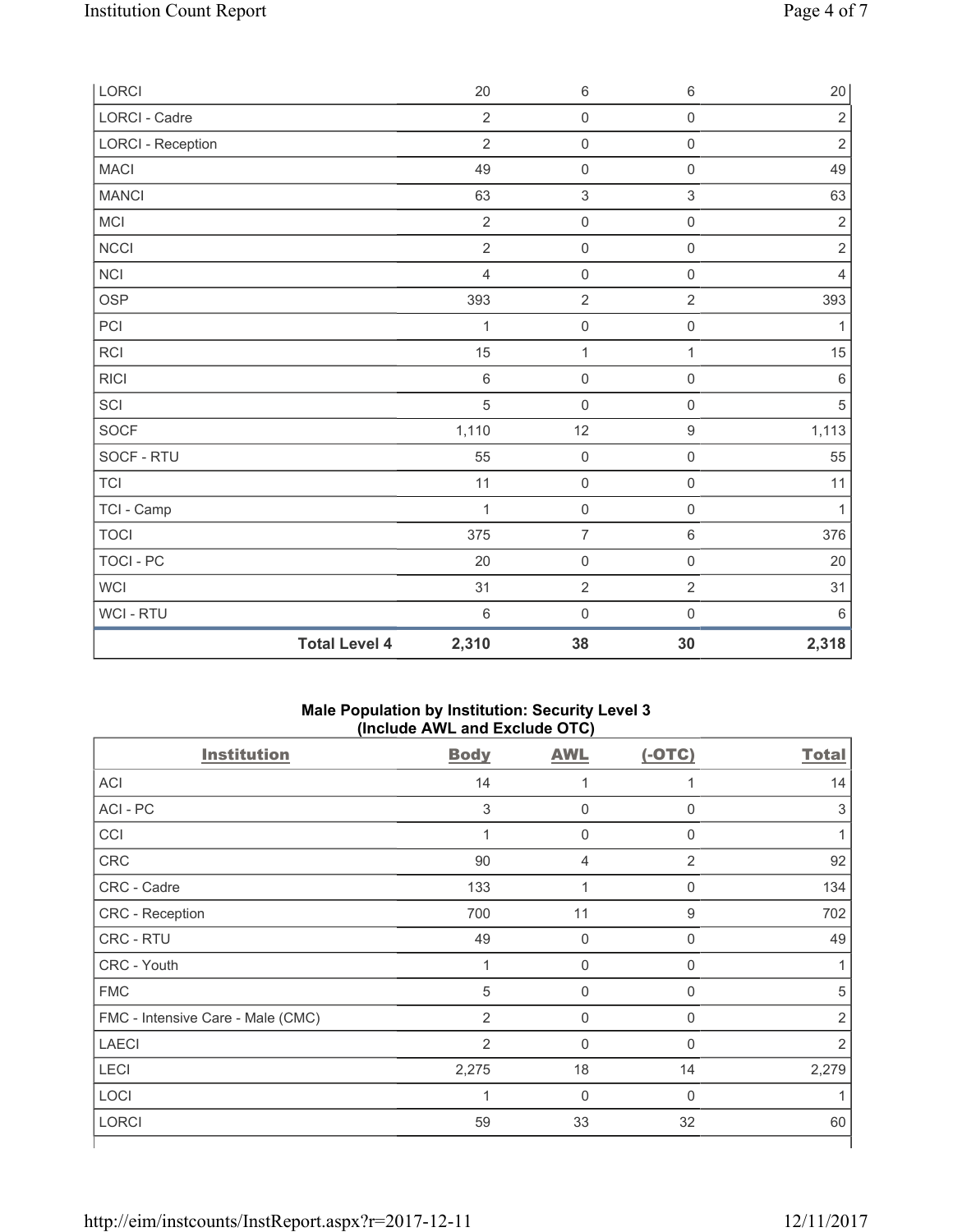| LORCI - Cadre            |                      | 84                        | $\boldsymbol{0}$    | $\mathsf{O}\xspace$ | 84             |
|--------------------------|----------------------|---------------------------|---------------------|---------------------|----------------|
| <b>LORCI - Reception</b> |                      | 553                       | $\mathsf{O}\xspace$ | $\boldsymbol{0}$    | 553            |
| <b>MACI</b>              |                      | 960                       | $\,8\,$             | 3                   | 965            |
| <b>MANCI</b>             |                      | 2,057                     | 20                  | 18                  | 2,059          |
| NCCI                     |                      | $\overline{2}$            | $\mathbf 0$         | $\mathsf{O}\xspace$ | $\overline{2}$ |
| NCI                      |                      | 5                         | $\mathsf{O}\xspace$ | $\mathsf{O}\xspace$ | $\sqrt{5}$     |
| <b>NEOCC</b>             |                      | 530                       | $\overline{2}$      | $\overline{2}$      | 530            |
| <b>OSP</b>               |                      | 8                         | $\mathsf{O}\xspace$ | $\mathsf{O}\xspace$ | $\,8\,$        |
| PCI                      |                      | 39                        | $\mathbf{1}$        | $\mathbf 0$         | 40             |
| RCI                      |                      | 1,905                     | 18                  | 12                  | 1,911          |
| <b>RICI</b>              |                      | $\ensuremath{\mathsf{3}}$ | $\mathsf{O}\xspace$ | $\boldsymbol{0}$    | 3              |
| SCI                      |                      | $\overline{2}$            | $\mathsf{O}\xspace$ | $\mathsf{0}$        | $\sqrt{2}$     |
| <b>SOCF</b>              |                      | $\,6$                     | $\mathsf{O}\xspace$ | $\mathsf{O}\xspace$ | $\,6\,$        |
| <b>TCI</b>               |                      | 951                       | $\sqrt{5}$          | 4                   | 952            |
| <b>TOCI</b>              |                      | 37                        | 3                   | $\overline{2}$      | 38             |
| TOCI - PC                |                      | 76                        | $\mathsf{O}\xspace$ | $\mathsf 0$         | 76             |
| <b>WCI</b>               |                      | 1,186                     | 14                  | 13                  | 1,187          |
| <b>WCI-RTU</b>           |                      | 26                        | $\mathbf 0$         | $\mathbf 0$         | 26             |
|                          | <b>Total Level 3</b> | 11,765                    | 139                 | 112                 | 11,792         |

# **Male Population by Institution: Security Level 2 (Include AWL and Exclude OTC)**

| <b>Institution</b>                | <b>Body</b>    | <b>AWL</b>          | $(-OTC)$         | <b>Total</b> |
|-----------------------------------|----------------|---------------------|------------------|--------------|
| ACI                               | 710            | $10$                | 5                | 715          |
| ACI-PC                            | 63             | $\mathsf{O}\xspace$ | $\mathsf 0$      | 63           |
| <b>ACI - RTU</b>                  | 67             | $\mathsf{O}\xspace$ | $\mathbf 0$      | 67           |
| <b>BECI</b>                       | 1,376          | 13                  | 11               | 1,378        |
| CCI                               | 1,931          | 15                  | $\sqrt{5}$       | 1,941        |
| CRC                               | 140            | $\sqrt{5}$          | 4                | 141          |
| CRC - Cadre                       | 107            | $\mathsf{O}\xspace$ | 0                | 107          |
| CRC - Reception                   | 191            | $10$                | $\hbox{9}$       | 192          |
| CRC - RTU                         | $6\,$          | $\mathsf{O}\xspace$ | $\boldsymbol{0}$ | 6            |
| <b>FMC</b>                        | $\overline{7}$ | $\sqrt{3}$          | $\boldsymbol{0}$ | 10           |
| FMC - Intensive Care - Male (CMC) | 16             | $\mathsf{O}\xspace$ | $\mathbf 0$      | 16           |
| GCI                               | 511            | 8                   | 4                | 515          |
| <b>GCI-RTU</b>                    | 47             | $\mathsf{O}\xspace$ | $\mathbf 0$      | 47           |
| <b>LAECI</b>                      | 1,071          | 12                  | 11               | 1,072        |
| LECI                              | 1              | 0                   | 0                |              |
| LOCI                              | 1,261          | 8                   | 5                | 1,264        |
| LORCI                             | 114            | 23                  | 22               | 115          |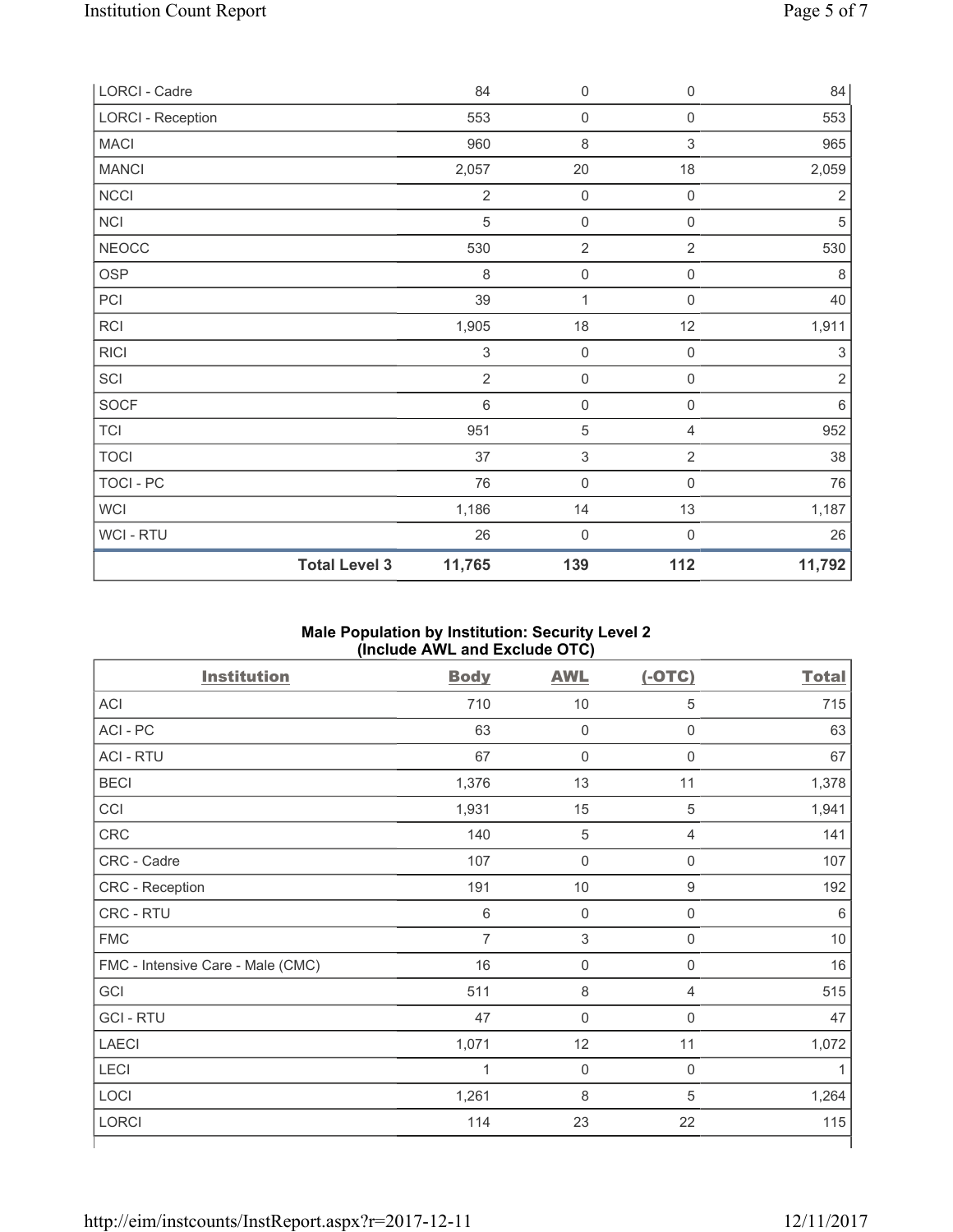| LORCI - Cadre            | 44             | 0                | 0            | 44             |
|--------------------------|----------------|------------------|--------------|----------------|
| <b>LORCI - Reception</b> | 180            | $\mathbf 0$      | 0            | 180            |
| <b>MACI</b>              | 86             | $\mathbf 0$      | 0            | 86             |
| <b>MANCI</b>             | 3              | $\mathbf 0$      | 0            | 3              |
| MCI                      | 1,473          | 13               | 8            | 1,478          |
| MCI - Camp               | 1              | $\mathbf 0$      | $\mathbf 0$  |                |
| <b>NCCI</b>              | 1,327          | 15               | 10           | 1,332          |
| <b>NCI</b>               | 1,697          | 21               | 17           | 1,701          |
| <b>OSP</b>               | $\overline{2}$ | $\boldsymbol{0}$ | 0            | $\overline{2}$ |
| PCI                      | 726            | 13               | 3            | 736            |
| RCI                      | 223            | $\overline{2}$   | 1            | 224            |
| <b>RICI</b>              | 1,505          | 27               | 19           | 1,513          |
| SCI                      | 940            | 8                | 3            | 945            |
| <b>TCI</b>               | $\overline{2}$ | $\mathbf 0$      | 0            | $\overline{2}$ |
| <b>TOCI</b>              | 5              | 1                | $\mathbf{1}$ | 5              |
| <b>WCI</b>               | $\,6$          | $\mathbf 0$      | $\Omega$     | 6              |
| <b>Total Level 2</b>     | 15,839         | 207              | 138          | 15,908         |

# **Male Population by Institution: Security Level 1 (Include AWL and Exclude OTC)**

| <b>Institution</b>                | <b>Body</b> | <b>AWL</b>          | $(-OTC)$            | <b>Total</b> |
|-----------------------------------|-------------|---------------------|---------------------|--------------|
| ACI                               | 643         | $\overline{2}$      | 1                   | 644          |
| ACI-PC                            | 1           | $\mathsf{O}\xspace$ | $\mathsf{O}\xspace$ | 1            |
| <b>ACI - RTU</b>                  | 35          | $\mathsf{O}\xspace$ | $\mathsf 0$         | 35           |
| <b>BECI</b>                       | 802         | $\overline{7}$      | 1                   | 808          |
| <b>BECI - Camp</b>                | 492         | $\mathsf{O}\xspace$ | $\mathsf 0$         | 492          |
| CCI                               | 655         | 0                   | $\mathbf 0$         | 655          |
| CRC                               | 76          | 3                   | 3                   | 76           |
| CRC - Reception                   | 105         | 5                   | $\overline{4}$      | 106          |
| <b>FMC</b>                        | 420         | 5                   | 1                   | 424          |
| FMC - Intensive Care - Male (CMC) | 26          | 0                   | $\mathsf{O}\xspace$ | 26           |
| GCI                               | 628         | 13                  | 6                   | 635          |
| GCI - Camp                        | 648         | 0                   | $\mathsf 0$         | 648          |
| <b>GCI-RTU</b>                    | 15          | $\mathsf{O}\xspace$ | $\mathsf 0$         | 15           |
| <b>LAECI</b>                      | 692         | 4                   | 3                   | 693          |
| LECI                              | 3           | 0                   | $\mathbf 0$         | 3            |
| LECI - Camp                       | 167         | 0                   | 0                   | 167          |
| LOCI                              | 1,027       | 3                   | $\mathbf{1}$        | 1,029        |
| LORCI                             | 41          | 9                   | $\,8\,$             | 42           |
| LORCI - Cadre                     | $\,6\,$     | $\mathbf 0$         | $\mathsf{O}\xspace$ | $\,6\,$      |

⅂